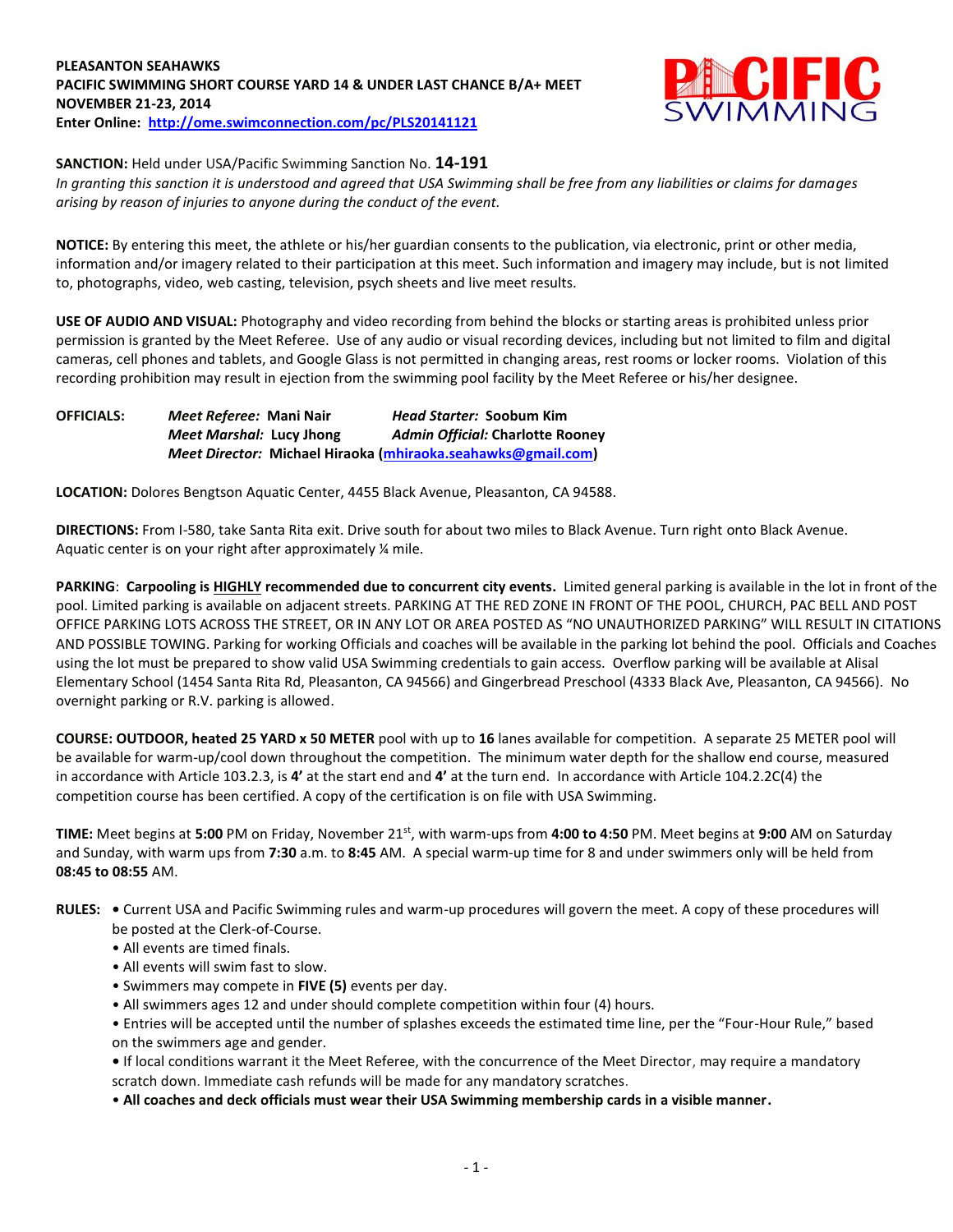**UNACCOMPANIED SWIMMERS:** Any USA-S athlete-member competing at the meet must be accompanied by a USA Swimming member-coach for the purposes of athlete supervision during warm-up, competition and warm-down. If a coach-member of the athlete's USA-S Club does not attend the meet to serve in said supervisory capacity, it is the responsibility of the swimmer or the swimmer's legal guardian to arrange for supervision by a USA-S member-coach. The Meet Director or Meet Referee may assist the swimmer in making arrangements for such supervision; however, it is recommended that such arrangements be made in advance of the meet by the athlete's USA-S Club Member-Coach.

**RACING STARTS:** Swimmers must be certified by a USA-S member-coach as being proficient in performing a racing start, or must start the race in the water. It is the responsibility of the swimmer or the swimmer's legal guardian to ensure compliance with this requirement.

**RESTRICTIONS:** • Smoking and the use of other tobacco products is prohibited on the pool deck, in the locker rooms, in spectator seating, on standing areas and in all areas used by swimmers, during the meet and during warm-up periods.

- Sale and use of alcoholic beverages is prohibited in all areas of the meet venue.
- No glass containers are allowed in the meet venue.
- No propane heater is permitted except for snack bar/meet operations.
- All shelters must be properly secured.
- Except where venue facilities require otherwise, changing into or out of swimsuits other than in locker rooms or other designated areas is not appropriate and is strongly discouraged.

• Destructive devices, to include but not limited to, explosive devices and equipment, firearms (open or concealed), blades, knives, mace, stun guns and blunt objects are strictly prohibited in the swimming facility and its surrounding areas. If observed, the Meet Referee or his/her designee may ask that these devices be stored safely away from the public or removed from the facility. Noncompliance may result in the reporting to law enforcement authorities and ejection from the facility. Law enforcement officers (LEO) are exempt per applicable laws.

### **ELIGIBILITY:** • Swimmers must be current members of USA-S and enter their name and registration number on the meet entry card as they are shown on their Registration Card. If this is not done, it may be difficult to match the swimmer with the registration and times database. The meet host will check all swimmer registrations against the SWIMS database and if not found to be registered, the Meet Director shall accept the registration at the meet (a \$10 surcharge will be added to the regular registration fee). Duplicate registrations will be refunded by mail.

• Swimmers in the "A" Division must have met at least the listed USA Swimming Motivational "A" time standard.

Swimmers in the "B" Division must have met at least the listed "B" time standard.

• Entries with **"NO TIME" will be REJECTED**.

• Entry times submitted for this meet will be checked against a computer database and may be changed in accordance with Pacific Swimming Entry Time Verification Procedures.

- Disabled swimmers are welcome to attend this meet and should contact the Meet Director or Meet Referee regarding any special accommodations on entry times and seeding per Pacific Swimming policy.
- The swimmer's age will be the age of the swimmer on the first day of the meet.

**ENTRY PRIORITY:** Meet entries will not be accepted earlier than *October 17, 2014.* Entries from members of "year round" Zone 2 teams postmarked or entered online by 11:59 p.m. on *October 24, 2014* will be given 1<sup>st</sup> priority acceptance. Entries from members of all Zone 2 teams (year round and seasonal) postmarked or entered online between 12:00 am *October 25, 2014* and 11:59 pm *November 1, 2014* will be given 2<sup>nd</sup> priority acceptance All entries from Zone 2, all other Pacific LSC Zones and other LSC's, either postmarked, entered online, or hand delivered by the entry deadline will be considered in the order that they were received.

## **\*\* NOTE: Swimmers who falsify their entry form by listing a team to which they are not legitimately associated will be rejected from the meet. Further, entry fees will not be refunded and they may be referred to the Pacific Swimming Review Committee for disciplinary action.**

**ENTRY FEES:** \$4.00 per event plus an \$8.00 participation fee per swimmer. Entries will be rejected if payment is not sent at time of request.

**ONLINE ENTRIES:** To enter online go to **<http://ome.swimconnection.com/pc/PLS20141121>** to receive an immediate entry confirmation. This method requires payment by credit card. Swim Connection, LLC charges a processing fee for this service, equal to \$1 per swimmer plus 5% of the total Entry Fees. Please note that the processing fee is a separate fee from the Entry Fees. If you do not wish to pay the processing fee, enter the meet using a mail entry. **Entering online is a convenience, is completely voluntary,**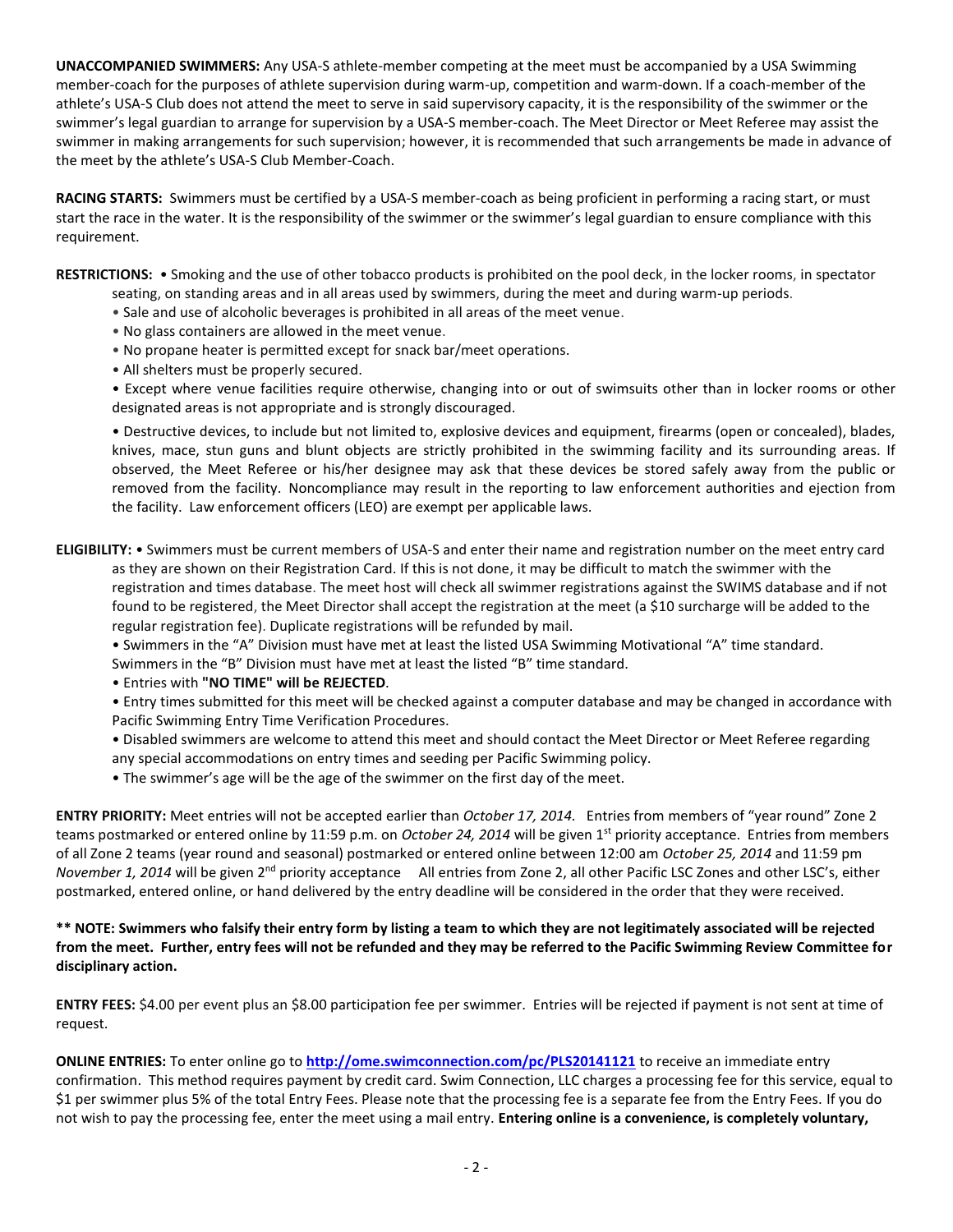**and is in no way required or expected of a swimmer by Pacific Swimming.** Online entries will be accepted through 11:59PM, Wednesday, **November 12, 2014**.

**MAILED OR HAND DELIVERED ENTRIES**: Entries must be on the attached consolidated entry form. Forms must be filled out completely and printed clearly with swimmers best time. Entries must be postmarked by midnight, Monday, **November 10, 2014** or hand delivered by 6:30 p.m. Wednesday, **November 12, 2014**. No late entries will be accepted. No refunds will be made, except mandatory scratch downs. Requests for confirmation of receipt of entries should include a self-addressed envelope.

| Make check payable to: PLEASANTON SEAHAWKS |                               |  |  |  |  |  |  |  |  |
|--------------------------------------------|-------------------------------|--|--|--|--|--|--|--|--|
|                                            | Mail entries to: ANNA UMANSKY |  |  |  |  |  |  |  |  |
|                                            | <b>1558 TRIMINGHAM DRIVE</b>  |  |  |  |  |  |  |  |  |
|                                            | <b>PLEASANTON, CA 94566</b>   |  |  |  |  |  |  |  |  |

**Mail entries to**: **ANNA UMANSKY Hand deliver entries to: ANNA UMANSKY 1558 TRIMINGHAM DRIVE 1558 TRIMINGHAM DRIVE PLEASANTON, CA 94566** 

**CHECK-IN:** The meet will be deck seeded. Swimmers must check-in at the Clerk-of-Course. Close of check-in for all individual events shall be no more than 60 minutes before the estimated time of the start of the first heat of the event. No event shall be closed more than 30 minutes before the scheduled start of the session. Swimmers who do not check in will not be seeded and will not be allowed to compete in that event.

**SCRATCHES:** Any swimmers not reporting for or competing in an individual timed final event shall not be penalized. Swimmers who must withdraw from an event after it is seeded are requested to inform the referee immediately.

**AWARDS:** None.

**ADMISSION:** Free. A meet program will be available at a reasonable cost.

**SNACK BAR & HOSPITALITY:** A snack bar will be available throughout the competition. Coaches and working deck officials will be provided lunch. Hospitality will serve refreshments to timers and volunteers.

**MISCELLANEOUS:** No overnight parking is allowed. Facilities will not be provided after meet hours*. If you need accommodations, please contact Ryan Bonagura (415-229-9430) at the Courtyard Marriott Pleasanton for reduced pricing*.

**MINIMUM OFFICIALS:** The Meet Referee shall conduct an inventory of Officials and shall compare the number of swimmers entered against the number of Officials that worked representing each team per day of the meet. Those teams who have not provided sufficient Officials in a day of the meet, in accordance with the table below, will be fined \$100 per missing Official per day.

| Number of swimmers entered in meet per<br>team per day | Number of trained and carded officials required |
|--------------------------------------------------------|-------------------------------------------------|
| $1 - 10$                                               |                                                 |
| $11 - 25$                                              |                                                 |
| 26-50                                                  |                                                 |
| 51-75                                                  |                                                 |
| 76-100                                                 |                                                 |
| Every 20 Swimmers over 100                             |                                                 |
|                                                        |                                                 |

|           | <b>FRIDAY, 11/21/14</b> |           | <b>SATURDAY, 11/22/14</b> |               |           |               | <b>SUNDAY, 11/23/14</b> |          |           |          |  |
|-----------|-------------------------|-----------|---------------------------|---------------|-----------|---------------|-------------------------|----------|-----------|----------|--|
| $10 - UN$ | $11 - 12$               | $13 - 14$ | $8 - UN$                  | $9 - 10$      | $11 - 12$ | $13 - 14$     | $8 - UN$                | $9 - 10$ | $11 - 12$ | $13 - 0$ |  |
|           | 400 IM                  | 400 IM    | 25 FR                     | 200 FR        | 200 FR    | <b>200 FR</b> | <b>50 FR</b>            | 200 IM   | 200 IM    | 200 IM   |  |
| 500 FR    | 500 FR                  | 500 FR    | 50 BK                     | 100 BR        | 100 BR    | 100 BR        | 50 BR                   | 50 FR    | 50 FR     | 50 FR    |  |
|           |                         |           | 25 BK                     | 50 BK         | 50 BK     | 200 BK        | 25 BR                   | 50 BR    | 50 BR     | 200 BR   |  |
|           |                         |           | <b>100 FR</b>             | 100 FL        | 200 BK    | 100 FL        | 50 FL                   | 100 BK   | 200 BR    | 100 BK   |  |
|           |                         |           | 100 IM                    | <b>100 FR</b> | 100 FL    | <b>100 FR</b> | <b>25 FL</b>            | 50 FL    | 100 BK    | 200 FL   |  |
|           |                         |           |                           | 100 IM        | 100 FR    | 1650 FR*      |                         |          | 50 FL     | 1650 FR# |  |
|           |                         |           |                           |               | 100 IM    |               |                         |          | 200 FL    |          |  |
|           |                         |           |                           |               | 1650 FR*  |               |                         |          | 1650 FR#  |          |  |

#### **EVENT SUMMARY**

**\*The Girls 11-12 and 13-14 1650 Freestyle will swim on Saturday, November 22nd . #The Boys 11-12 and 13-14 1650 Freestyle will swim on Sunday, November 23rd .**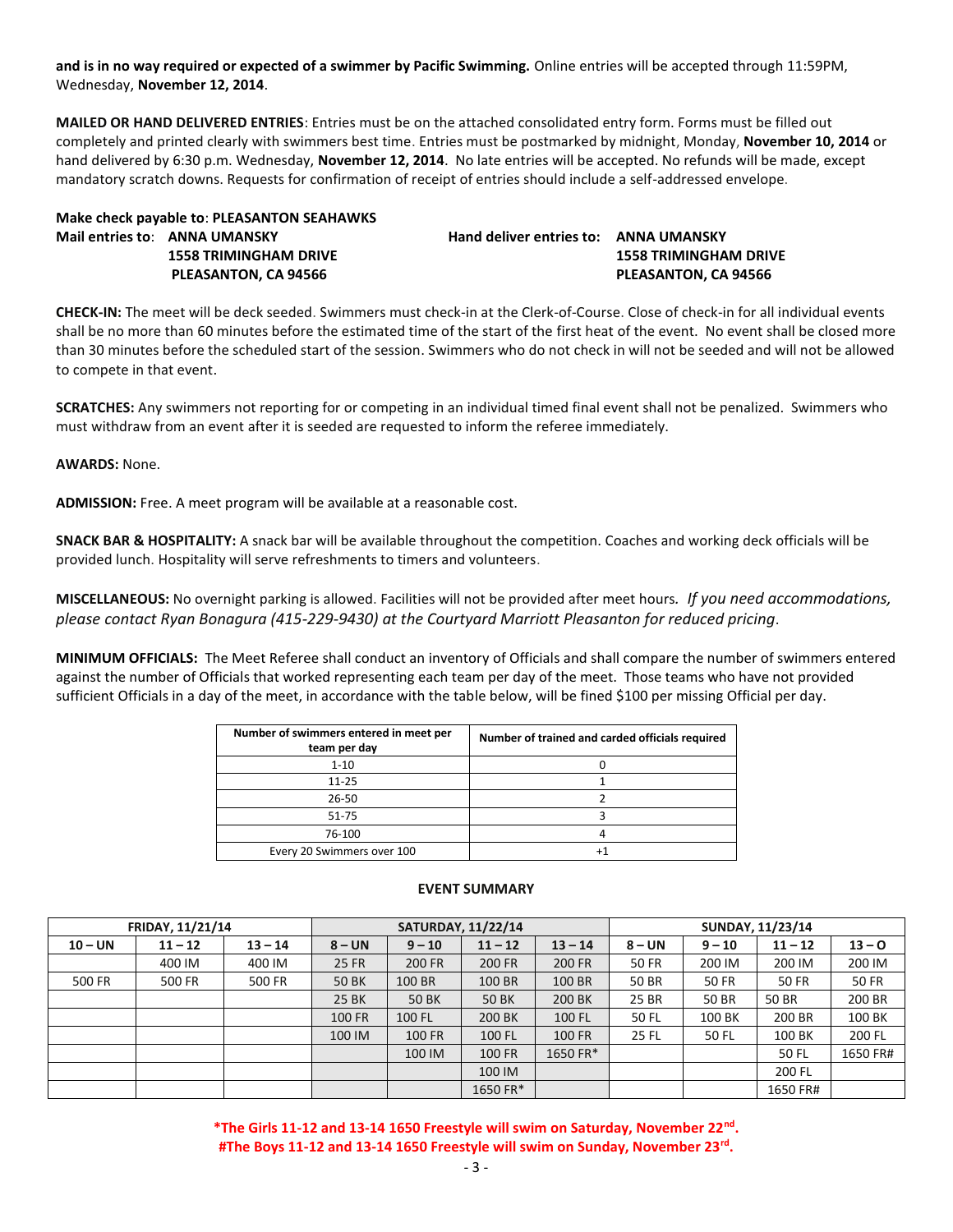# **EVENTS**

| Girls  | FRIDAY, 21 <sup>st</sup> November, 2014 | <b>Boys</b> |  |  |
|--------|-----------------------------------------|-------------|--|--|
| Event# | Age/Event                               | Event#      |  |  |
|        | 11-12/400 IM                            | 2           |  |  |
|        | 13-14/400 IM                            |             |  |  |
|        | 10 & Un /500 Free                       |             |  |  |
| 3      | 11-12/500 Free                          |             |  |  |
|        | 13-14/500 Free                          |             |  |  |

| Girls          | SATURDAY, 22 <sup>nd</sup> November, | <b>Boys</b>                 |
|----------------|--------------------------------------|-----------------------------|
|                | 2014                                 |                             |
| Event#         | Age/Event                            | Event#                      |
| 5              | 11-12/200 Free                       | 6                           |
| $\overline{z}$ | 9-10/200 Free                        | 8                           |
| 9              | 13-14/200 Free                       | 10                          |
| 11             | 8 & Un/25 Free                       | 12                          |
| 13             | 11-12/100 Breast                     | 14                          |
| 15             | 9-10/100 Breast                      | 16                          |
| 17             | 13-14/100 Breast                     | 18                          |
| 19             | 11-12/50 Back                        | 20                          |
| 21             | 9-10/50 Back                         | 22                          |
| 23             | 8 & Un/50 Back                       | 24                          |
| 25             | 13-14/200 Back                       | 26                          |
| 27             | 11-12/200 Back                       | 28                          |
| 29             | 8 & Un/25 Back                       | 30                          |
| 31             | 9-10/100 Fly                         | 32                          |
| 33             | 13-14/100 Fly                        | 34                          |
| 35             | 11-12/100 Fly                        | 36                          |
| 37             | 8 & Un/100 Free                      | 38                          |
| 39             | 9-10/100 Free                        | 40                          |
| 41             | 11-12/100 Free                       | 42                          |
| 43             | 13-14/100 Free                       | 44                          |
| 45             | 8 & Un/100 IM                        | 46                          |
| 47             | 11-12/100 IM                         | 48                          |
| 49             | 9-10/100 IM                          | 50                          |
|                | 11-12/1650 Free                      | <b>Boys</b>                 |
|                |                                      | 1650                        |
|                |                                      | <b>Free will</b><br>be held |
| 51             |                                      |                             |
|                | 13-14/1650 Free                      | on<br><b>Sunday</b>         |
|                |                                      | as event                    |
|                |                                      | 98                          |
|                |                                      |                             |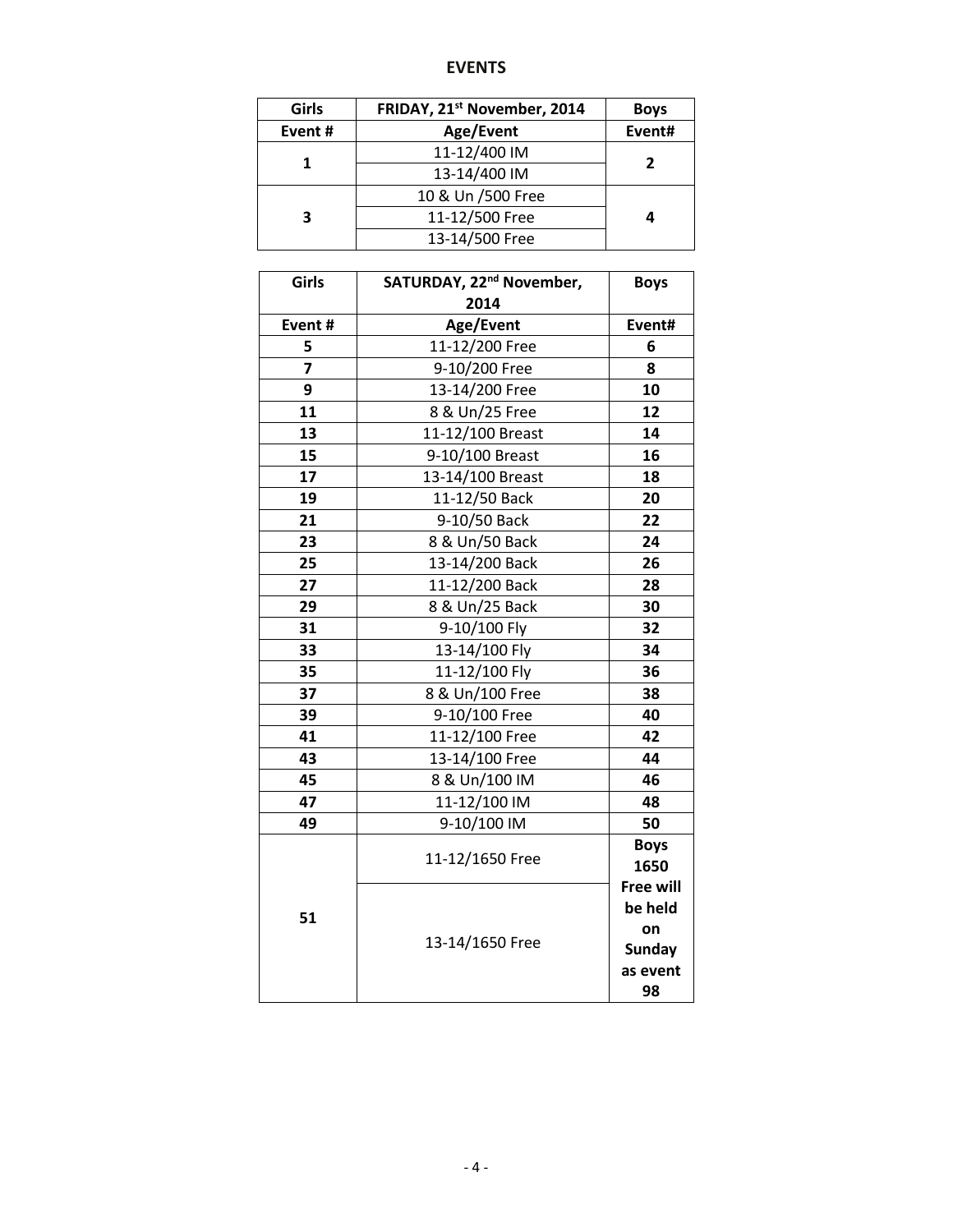| Girls                                 | SUNDAY, 23rd November, 2014 | <b>Boys</b> |
|---------------------------------------|-----------------------------|-------------|
| Event#                                | Age/Event                   | Event#      |
| 53                                    | 9-10/200 IM                 | 54          |
| 55                                    | 11-12/200 IM                | 56          |
| 57                                    | 13-14/200 IM                | 58          |
| 59                                    | 8 & Un/50 Free              | 60          |
| 61                                    | 9-10/50 Free                | 62          |
| 63                                    | 11-12/50 Free               | 64          |
| 65                                    | 13-14/50 Free               | 66          |
| 67                                    | 9-10/50 Breast              | 68          |
| 69                                    | 11-12/50 Breast             | 70          |
| 71                                    | 8 & Un/50 Breast            | 72          |
| 73                                    | 13-14/200 Breast            | 74          |
| 75                                    | 11-12/200 Breast            | 76          |
| 77                                    | 8 & Un/25 Breast            | 78          |
| 79                                    | 9-10/100 Back               | 80          |
| 81                                    | 11-12/100 Back              | 82          |
| 83                                    | 13-14/100 Back              | 84          |
| 85                                    | 8 & Un/50 Fly               | 86          |
| 87                                    | 11-12/50 Fly                | 88          |
| 89                                    | 9-10/50 Fly                 | 90          |
| 91                                    | 13-14/200 Fly               | 92          |
| 93                                    | 11-12/200 Fly               | 94          |
| 95                                    | 8 & Un/25 Fly               | 96          |
| <b>Girls 1650</b>                     | 11-12/1650 Free             |             |
| <b>Free will</b>                      |                             |             |
| be held on<br>Saturday<br>as event 51 | 13-14/1650 Free             | 98          |

Use the following URL to find the time standards: <http://www.pacswim.org/swim-meet-times/standards>